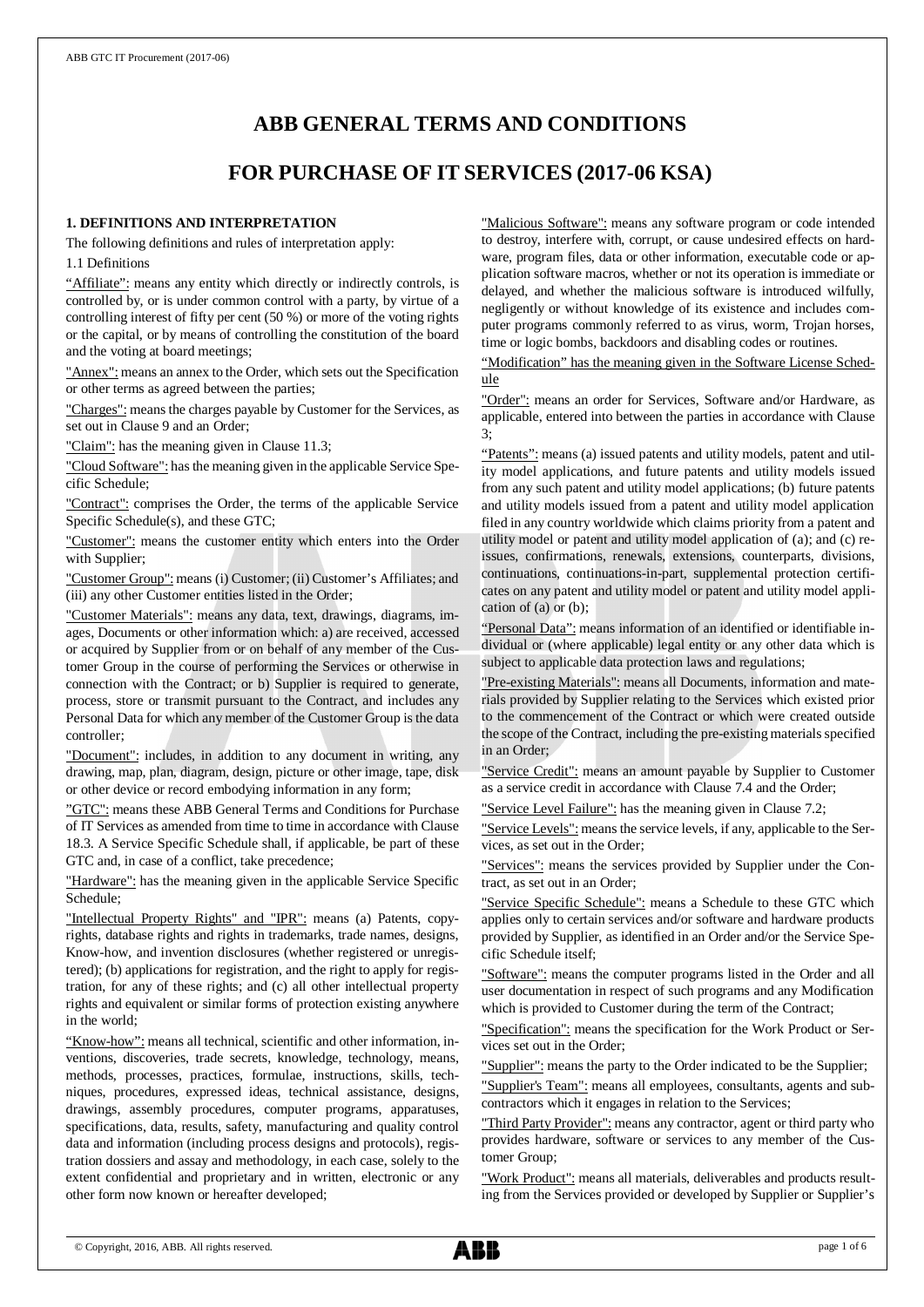Team under the Contract, or otherwise provided by Supplier or Supplier's Team under the Contract, in any form or media (including computer programs, data, diagrams, Documents, reports, specifications (including any drafts); and

"VAT": means Value Added Tax.

1.2 Interpretation

1.2.1 A reference to a statute or statutory provision is a reference to it as amended or re-enacted. A reference to a statute or statutory provision includes any subordinate legislation made under that statute or statutory provision, as amended or re-enacted.

1.2.2 Any phrase introduced by the terms including, include, in particular or any similar expression, shall be construed as illustrative and shall not limit the sense of the words preceding those terms.

1.2.3 In the event of a conflict between these GTC and any other document incorporated into the Contract, these GTC shall take precedence except that those terms of the Order that specifically and explicitly amend specific Clauses of these GTC, shall take precedence over these GTC.

## **2. TERM**

2.1 Supplier shall provide the Services from the date specified in the relevant Order.

2.2 The Contract shall continue for a period as specified in the relevant Order, unless it is terminated in accordance with Clause 16.

## **3. ORDER PROCESS**

3.1 The Order shall reference and incorporate these GTC and be deemed to be accepted on the earlier of:

3.1.1 Supplier and Customer having issued written acceptance of the Order (including any electronic signature or acceptance of the Order); or

3.1.2 any act by Supplier consistent with fulfilling the Order issued by Customer, at which point and on which date the Contract shall come into existence.

3.2 These GTC apply to the Contract to the exclusion of any other terms that Supplier seeks to impose or incorporate (including any terms or conditions set out in the Annex), or which are implied by trade, custom, practice or course of dealing.

## **4. SUPPLIER RESPONSIBILITIES (GENERAL)**

4.1 Supplier shall provide the Services, and deliver the Work Product to Customer, in accordance with these GTC, the applicable Service Specific Schedule and the applicable Order, and shall allocate sufficient resources to the Services to enable it to comply with this obligation.

4.2 Supplier shall provide the Services, and deliver the Work Product, in a timely manner and meet any performance dates specified in an Order.

4.3 Supplier shall:

4.3.1 co-operate with the Customer Group in all matters relating to the Services; and

4.3.2 ensure that Supplier's Team use reasonable skill and care in the performance of the Services.

4.4 Supplier shall:

4.4.1 comply with, and ensure that Supplier's Team comply with, all health and safety rules and regulations and any other reasonable security requirements that apply at any of the Customer Group's premises and systems that have been communicated to it. In case Supplier's Team fails to accept or comply with such rules, regulations or requirements, Customer reserves the right to refuse Supplier's Team access to the Customer Group's premises, which shall only be given to the extent necessary for the performance of the Services;

4.4.2 notify Customer as soon as it becomes aware of any health and safety hazards or issues which arise in relation to the Services or any

other issues or circumstances which may reasonably be expected to jeopardise the timely provision of the Services and/or Work Product; and

4.4.3 before the date on which the Services are to start, obtain, and at all times maintain during the term of the Contract, all necessary licences and consents and comply with all relevant legislation in relation to the Services, the Work Product and the performance of its obligations under the Contract.

4.5 Supplier shall comply with any security procedure, policy or standard provided to Supplier by Customer or any of its Affiliates from time to time, and in particular with the ABB Cyber Security Requirements for Suppliers as made available under **www.abb.com/Supplying/Cybersecurity**, or as otherwise set out in the Contract.

4.6 Supplier shall comply with any additional responsibilities and/or obligations as set out in the applicable Service Specific Schedule and the Order.

## **5. ACCEPTANCE OF WORK PRODUCT**

5.1 Except where the Order sets out an acceptance procedure in respect of particular deliverables (including Software) and Services and subject to Clause 6, Customer shall within a period of fourteen (14) days following delivery of a Work Product by Supplier, inspect the delivery for completeness and visible damage and notify Supplier if the Work Product does not conform with the Specification.

5.2 Within seven (7) days of receipt of notice under Clause 5.1, Supplier (at Supplier's cost) shall repair or replace the relevant Work Product. Clause 5.1 shall apply to any repaired or replacement Work Product. Without prejudice to any other right or remedy Customer may have, if Supplier fails or is unable to repair or replace the relevant Work Product, Supplier shall, after expiration of an additional reasonable remediation period (as reasonably determined by Customer), refund all monies paid by Customer in respect of such Work Product and Customer shall have the right to terminate the Contract.

## **6. WARRANTIES (GENERAL)**

6.1 Supplier warrants to each member of the Customer Group that:

6.1.1 Supplier will perform the Services with reasonable care and skill and in accordance with best commercial practices and standards in the industry for similar services;

6.1.2 the Services and Work Products will conform with all descriptions and Specifications as set out in the Order; and

6.1.3 the Services and Work Products will be provided in accordance with all applicable legislation, and Supplier will inform Customer as soon as it becomes aware of any changes in that legislation where it effects Supplier's ability to perform the Services.

6.1.4 Supplier will not insert or include, or permit or cause any person or software to insert or include, any Malicious Software into the Software as a whole or any individual Modification;

6.2 Without prejudice to any other right or remedy Customer may have, in the event that Supplier commits any breach of a warranty set out in Clause 6.1 it shall within a reasonable time specified by Customer, on receiving notice from Customer, re-perform the deficient Service or correct any defect or deficiency in the Work Product (as applicable). If Supplier fails or is unable to do so, Customer shall be entitled to terminate the relevant Service and, where such Service has a material effect on the Contract as a whole, terminate the Contract for material breach and claim damages in accordance with Clause 15.

6.3 To the extent permitted by applicable law any warranties implied in favour of Customer by statute are excluded from the Contract.

6.4 The provisions of this Clause 6 shall survive any performance, acceptance or payment pursuant to the Contract and shall extend to any substituted or remedial services provided by Supplier.

#### **7. SERVICE LEVEL**

© Copyright, 2016, ABB. All rights reserved. page 2 of 6

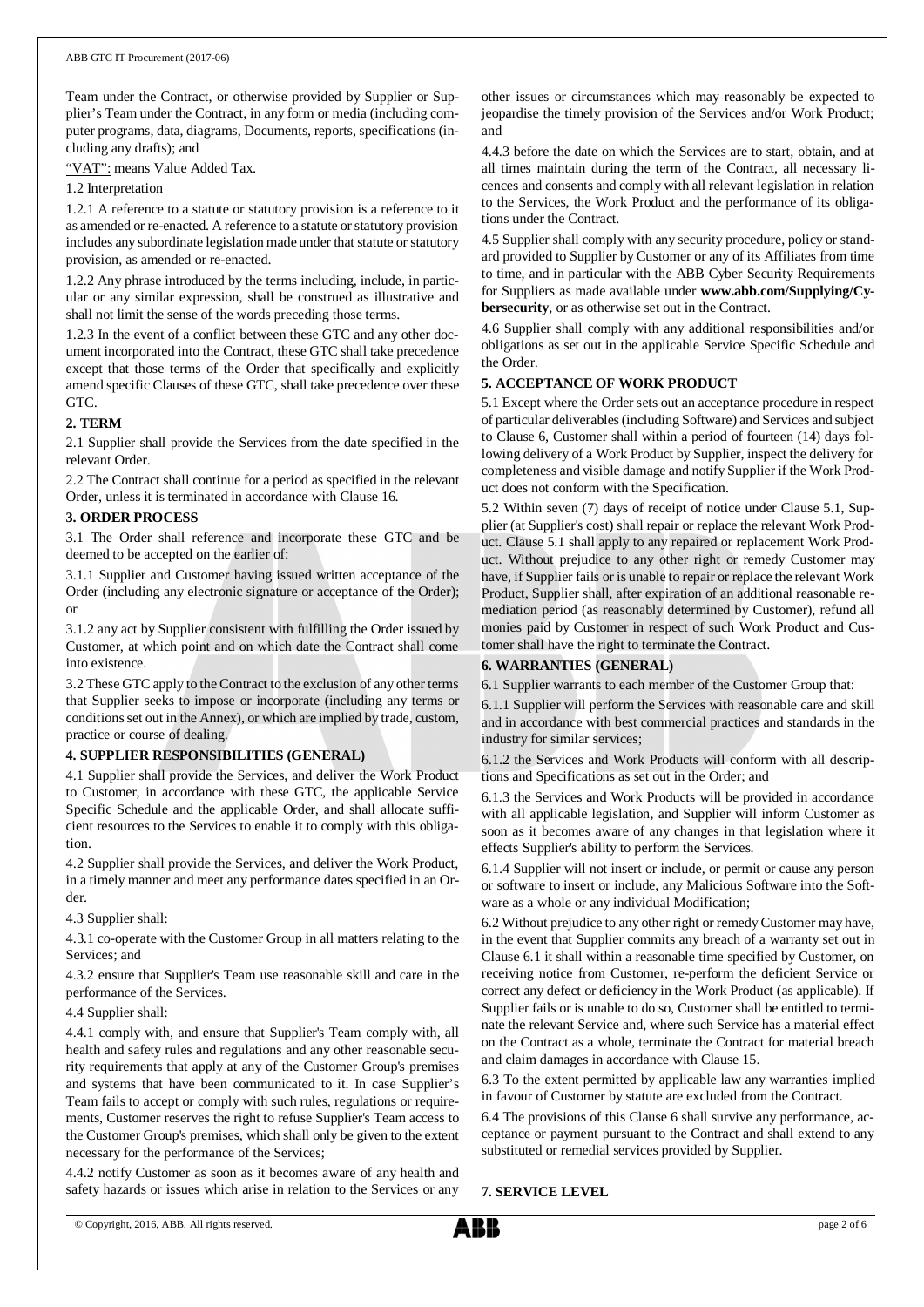7.1 Supplier must perform the Services so as to meet or exceed the Service Levels, if any.

7.2 If Supplier fails to provide any of the Services in accordance with the Service Levels ("Service Level Failure"), it must promptly notify Customer in writing.

7.3 As soon as practicable after notification under Clause 7.2 (and, in any event, within the period specified in the Order), Supplier must:

7.3.1 perform a root-cause analysis to identify the cause of the Service Level Failure;

7.3.2 allocate such resources as may be necessary to remedy the Service Level Failure and any consequences; and

7.3.3 provide Customer with a written report detailing the cause of, and procedure for correcting, the Service Level Failure and any consequences.

7.4 If, in any month, a Service Level Failure occurs and the Order provides for Service Credits to accrue in respect of such failure, Supplier must deduct those Service Credits from its next invoice (or, where no further invoices are due, Supplier must pay an amount equal to such Service Credits within thirty (30) days after receipt of a written demand for payment from Customer). The parties agree that the payment of Service Credits is without prejudice to any other remedy available to Customer whether under the Contract or otherwise. Three (3) consecutive Service Level Failures or three (3) Service Level Failures within a six (6) months period are deemed a material breach of contract.

#### **8. CUSTOMER'S OBLIGATIONS**

8.1 Customer shall:

8.1.1 co-operate with Supplier in all matters relating to the Services;

8.1.2 provide access to Customer premises and data, and such office accommodation and other facilities as may reasonably be requested by Supplier and agreed with Customer in writing in advance, for the purpose of providing the Services;

8.1.3 provide the Customer Material, in order to carry out the Services, as set out in the Order or otherwise within a reasonable time period after Supplier's timely request;

8.1.4 inform Supplier of all health and safety rules and regulations and any other reasonable security requirements that apply at any of Customer premises; and

8.1.5 comply with any additional responsibilities as set out in the relevant Order.

8.2 If Supplier believes a failure by Customer to perform its obligations has an adverse effect on Supplier's ability to perform its obligations in accordance with the Contract, Supplier shall promptly notify Customer. Any such notice shall include at least a description of Customer's failure in reasonable detail and a description of the effects on the Services and/or the Work Product, in particular the extent of potential delay and estimated additional costs, if any. Supplier shall use all reasonable efforts to perform its obligations on time notwithstanding Customer's failure to perform and assist Customer to remedy its failure.

#### **9. BILLING AND PAYMENT**

9.1 In consideration for the provision of the Services, Customer shall pay to Supplier the Charges in accordance with this Clause 9.

9.2 Supplier shall invoice Customer for the Charges in accordance with the relevant Order. Invoices shall comply with applicable laws, generally accepted accounting principles and the specific Customer requirements (as notified to Supplier from time to time), and contain the following minimum information: Supplier name, address and reference person including contact details; invoice date; invoice number; Order number and Supplier number; address of Customer; quantity; specification of the Services; charges (total amount invoiced); currency; tax or VAT amount; tax or VAT number; payment terms as agreed.

9.3 Invoices must be sent to the billing address specified in the Contract.

9.4 Customer will reimburse expenses only at cost and to the extent agreed in writing.

9.5 Services charged on the basis of hourly or daily rates require written confirmation of Supplier's time sheets by Customer. Supplier shall submit such time sheets to Customer for confirmation as may be instructed by Customer but latest together with any related invoice. Confirmation of time sheets cannot be construed as acknowledgement of any claims. 9.6 Unless otherwise agreed in a specific Order Customer shall make payment of undisputed invoices within ninety (90) days from receipt of the invoice.

## **10 IPR OWNERSHIP**

10.1 Subject to anything to the contrary in the applicable Service Specific Schedule(s) or as agreed in a particular Order, as between Customer and Supplier, all Intellectual Property Rights in the Pre-existing Materials shall be owned by Supplier. Supplier licenses all such rights to each member of the Customer Group free of charge and on a nonexclusive, worldwide, perpetual, irrevocable basis to such extent as is necessary to enable Customer and the Customer Group to use and modify the Work Product and the Services and to create derivative works thereof. Such license shall include the right to have any third party exercise such rights for the benefit of Customer and the Customer Group.

10.2 Supplier represent and warrants that, if it has used or uses open source software or the Software contains open source software, Supplier has used, modified, and/or further developed the open source software in full compliance with the underlying license terms and conditions and such open source software has no viral effect on Customer's and its Affiliate's Intellectual Property Rights.

10.3 Subject to anything to the contrary in the applicable Service Specific Schedule(s) or as agreed in a particular Order, Supplier assigns to Customer, with full title guarantee and free from all third party rights, the Intellectual Property Rights and all other rights in the products of the Services (including the Work Products).

10.4 At its own expense, Supplier shall, and shall use all reasonable endeavours to procure that any necessary third party shall, promptly execute and deliver such documents and perform such acts as may be required for the purpose of giving full effect to the Contract, including securing for Customer all right, title and interest in and to the Intellectual Property Rights and all other rights assigned to Customer in accordance with Clause 10.2.

10.5 Supplier shall obtain waivers of any moral rights in the products of the Services (including the Work Products) to which any individual is now or may be at any future time entitled.

10.6 The parties acknowledge and agree that at all times the Customer Materials shall be the property of the applicable member of the Customer Group. Nothing in the Contract shall transfer any right or title in the Customer Materials to Supplier. Customer grants to Supplier a license to use the Customer Materials free of charge and on a non-exclusive, worldwide, basis solely to such extent as is necessary to enable Supplier to provide the Services.

#### **11 IPR WARRANTY AND INDEMNITY**

11.1 Supplier represents and warrants that:

11.1.1 the supply, or use by the Customer Group or any Third Party Provider, of any Work Product, Software (including for purposes of this Clause 11 any Cloud Software), Hardware or Documentation;

11.1.2 the assignment or grant of any licence of any Intellectual Property Rights under the Contract; or

11.1.3 the provision, or the Customer Group or any Third Party Provider taking the benefit, of any of the Services,

will not infringe the Intellectual Property Rights of any person.

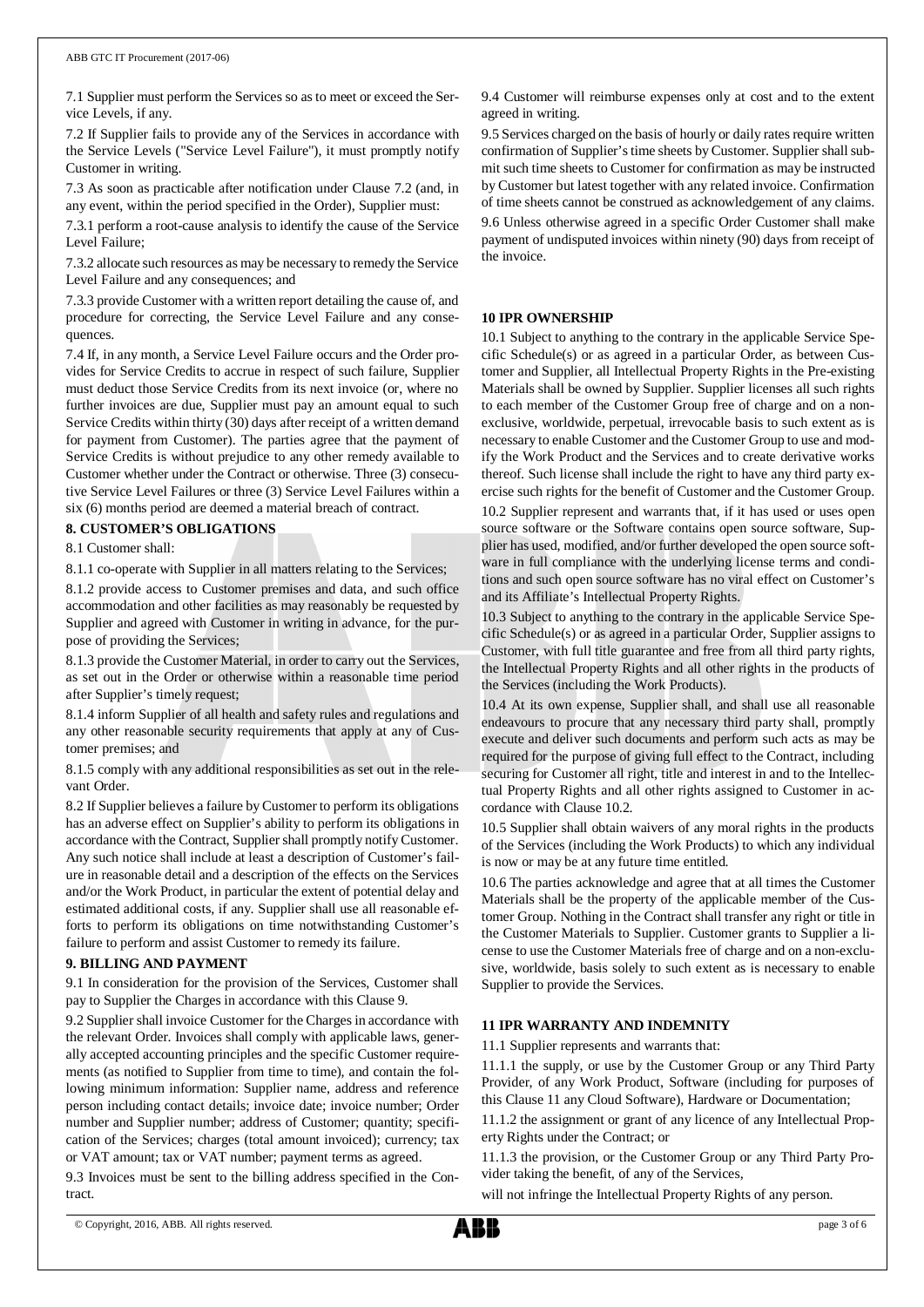11.2 Supplier shall indemnify and hold each member of the Customer Group harmless from and against all costs, claims, demands, liabilities, expenses, damages or losses (including any direct or indirect consequential losses, loss of profit, and all interest, penalties and legal and other professional costs and expenses) arising out of or in connection with any alleged or actual infringement under any law, of any third party's Intellectual Property Rights or other rights arising out of the Work Product, the Software, the Hardware or the Services or use of the Work Product, the Software, the Hardware or the Services.

11.3 If any third party makes a claim, or notifies an intention to make a claim, against Customer which may reasonably be considered likely to give rise to a liability under the indemnity in Clause 11.2 (a "Claim"), Customer shall:

11.3.1 as soon as reasonably practicable, give written notice of the Claim to Supplier, specifying the nature of the Claim in reasonable detail;

11.3.2 not make any admission of liability, agreement or compromise in relation to the Claim without the prior written consent of Supplier (such consent not to be unreasonably conditioned, withheld or delayed); and

11.3.3 reasonably cooperate with Supplier and its professional advisers on reasonable prior notice and at Supplier's cost, so as to enable Supplier and its professional advisers to assess and defend the Claim.

11.4 Supplier shall not have any liability for any claim of infringement of Intellectual Property Rights if and to the extent the claim arises due to the incorporation of Customer Material into the Software or Work Product or due to Supplier following Customer specific instructions in developing the Work Product.

11.5 If a Claim is made, Supplier may, at no cost to Customer and without prejudice to Supplier's obligations under Clause 11.1:

11.5.1 procure for the Customer Group the right to continue to use the infringing Software, Hardware, Work Product or other material, or continue to take the benefit of any Services, that are affected by the Claim in accordance with the terms of the Contract; or

11.5.2 modify or replace the infringing Software, Hardware, Work Product or other material or re-perform the applicable Services so that it becomes non-infringing (provided that the modified or replaced Software, Hardware, Work Product or other material, or the re-performed Services, provide the same performance and functionality and do not adversely affect the use of the Services, Software, Hardware, Work Product or other material).

11.6 If Supplier is not able to rectify the infringing situation in accordance with Clause 11.5 within reasonable time, Customer shall be entitled to terminate the Contract for cause and with no liability to Supplier with immediate effect.

## **12 CONFIDENTIALITY**

12.1 Each party agrees that it shall not at any time disclose to any person technical or commercial knowhow, specifications, inventions, processes or initiatives or any other information or data which are of a confidential nature and have been disclosed to such party (**"Recipient"**) by the other party (**"Discloser"**) or its agent and any other confidential information concerning Discloser's business or its products which Recipient may obtain, except as permitted by Clause 12.3. The parties agree that, where Customer is Discloser, all Customer Materials and all information concerning any member of the Customer Group's business or products shall be confidential information.

12.2 Confidential information does not include any particular information that Recipient can reasonably demonstrate:

12.2.1 was in the possession of, or was rightfully known by, Recipient without an obligation to maintain its confidentiality prior to receipt from Discloser;

12.2.2 was or has become generally available to the public other than as a result of disclosure by Recipient or its agents; or

12.2.3 was independently developed by the Recipient without use of or reference to any confidential information of the Discloser.

12.3 The Recipient may disclose the Discloser's confidential information:

12.3.1 to such of its employees, agents or sub-contractors as need to know the same for the purpose of exercising its rights or carrying out its obligations in connection with the Contract. Recipient shall ensure that such employees, agents or sub-contractors comply with this Clause  $12:$  and

12.3.2 as may be required by law, a court of competent jurisdiction or any governmental or regulatory authority, provided that Recipient takes best efforts to limit such disclosure and to obtain confidential treatment or a protective order, notifies Discloser (where legally permissible to do so) reasonably in advance to enable it to participate in such effort.

12.4 Recipient shall not use Discloser's confidential information for any purpose other than to exercise its rights and perform its obligations under or in connection with the Contract.

12.5 Recipient agrees to apply reasonable safeguards against the unauthorized disclosure of Discloser's confidential information in accord-

ance with good industry practice, or in the same manner and to the same degree that it protects its own confidential and proprietary information – whichever standard is higher.

12.6 Upon Customer's reasonable request, Supplier shall procure that Supplier and/or individual's of Supplier's Team execute and provide to Customer any additional documents or agreements related to the handling of confidential information.

## **13 DATA PROTECTION**

13.1 Supplier shall

13.1.1 take all necessary steps to ensure that Customer Material, data and information which comes into its possession or control in the course of providing the Services is protected and in particular Supplier shall not: (i) use Customer Material, data or information for any other purposes than to exercise its rights and perform its obligations under or in connection with the Contract; (ii) reproduce Customer Material, data or information in whole or in part in any form except as may be required by the Contract, or (iii) disclose Customer Material, data or information to any third party or persons not authorized by Customer to receive it, except with the prior written consent of Customer;

13.1.2 comply with, and ensure that Supplier's Team comply with, any security procedure, policy and/or standard provided to Supplier by any member of the Customer Group from time to time or as otherwise set out in the Order; and

13.1.3 notify Customer promptly of any security incidents or threats relating to the Services and/or Customer Material, data or information.

13.2 If Customer discloses Personal Data to Supplier, Supplier shall (i) apply appropriate physical, technical, logical and organisational security measures to protect Personal Data; (ii) comply with all applicable data protection laws and regulations; (iii) only process Personal Data in accordance with Customer instructions and for the purpose the Personal Data was provided; and (iv) not transfer Personal Data to a country with a level of data protection that is not equivalent with the level of data protection in the country where Customer is domiciled without Customer's prior written consent and without complying with any legal requirement for such transfer. Supplier will further comply with any request by Customer to access, correct, block or delete Personal Data and will return or destroy all Personal Data upon termination of the Contract unless instructed otherwise by Customer. Customer may audit and verify Supplier's compliance with this Clause 13.2 any time upon reasonable notice.

13.3 Supplier agrees that it will not withhold or delay its consent to any changes to this Clause 13 which in Customer's reasonable opinion are required to be made in order to comply with applicable data protection laws and regulations, and their application to the Services from time to

<sup>©</sup> Copyright, 2016, ABB. All rights reserved. page 4 of 6

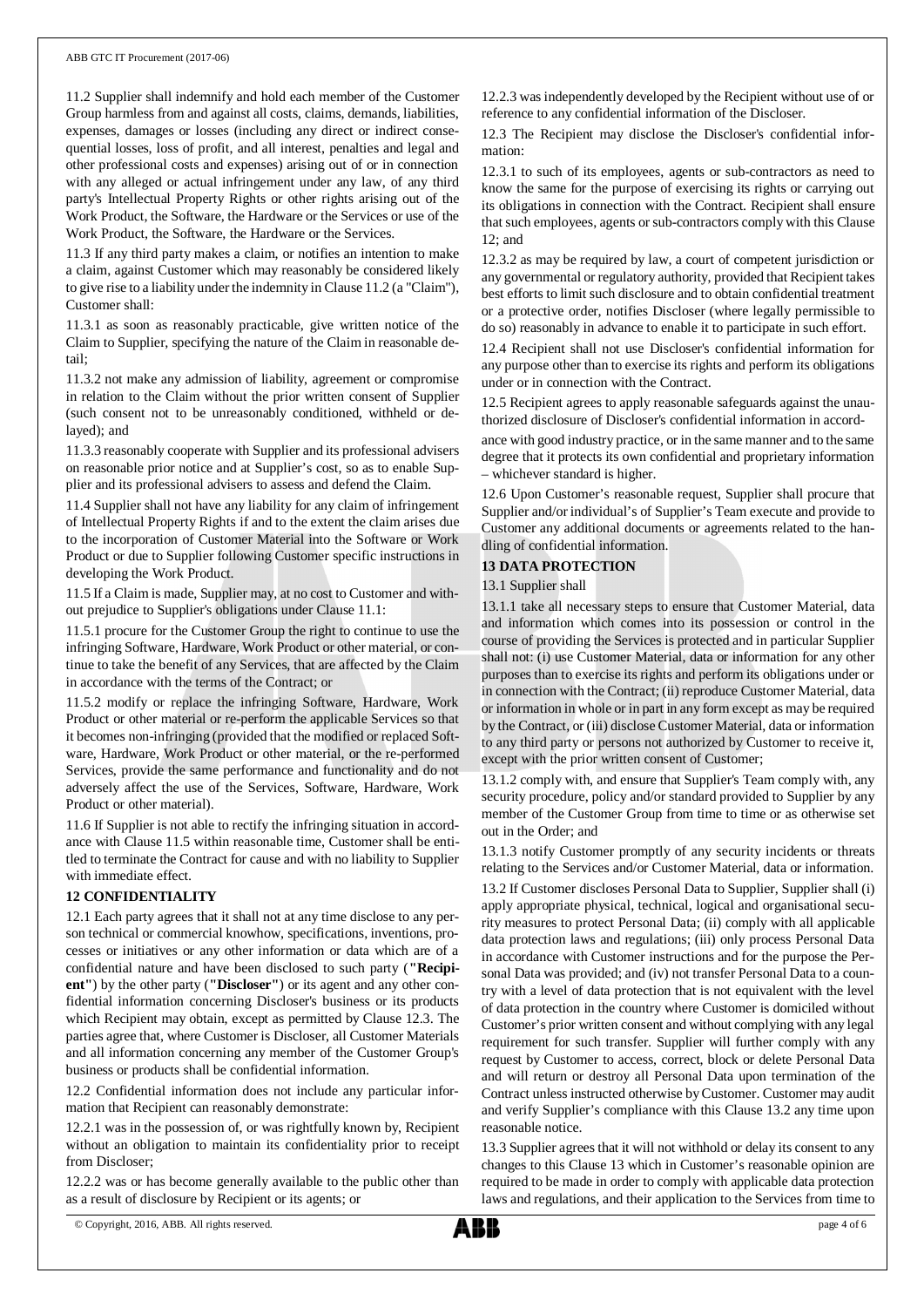time, and agrees to implement any such changes at no additional cost to Customer.

13.4 Supplier acknowledges that the processing of Personal Data in accordance with this Contract may require the conclusion of additional data processing agreements or additional data protection agreements with Customer or members of Customer's Group; therefore, upon Customer's request, Supplier shall, and shall ensure that its relevant Affiliate or subcontractor, promptly enter into any such agreement with any member of Customer's Group, as designated by Customer

## **14 INSURANCE**

14.1 Supplier shall maintain in force, with a reputable and financially sound insurance company, a public general liability insurance policy in the amount of not less than five million US dollar (5,000,000USD) per event and ten million US dollar (10,000,000 USD) per year and a professional indemnity insurance policy in the amount of not less than five million US dollar (5,000,000USD) per occurrence and fifteen million US dollar (15,000,000USD) per year, covering the liability arising out of the Contract and the related Services including Intellectual Property Rights infringement, computer virus, confidentiality and data protection. Such insurance policies shall remain in effect throughout the term of the Contract and for a period of two (2) years after termination or expiration.

14.2 Supplier shall, on Customer's request, produce both the insurance certificates giving details of cover and the receipt for the current year's premium.

14.3 Nothing contained in this Clause 14 shall relieve Supplier from its liability. The insured amount cannot be considered nor construed as limitation of liability.

## **15 LIABILITY**

15.1 Subject to Clause 15.2 and excluding any liability under Clause 15.3, the total liability of each party in respect of any losses incurred by the other party or any of its Affiliates under or in relation to the Contract, including, if permitted by law, liability for breach of contract, misrepresentation (whether tortious or statutory), tort (including negligence) and breach of statutory duty, will not exceed the greater of:

15.1.1 five hundred thousand US dollar (500,000 USD); or

15.1.2 (i) a sum equal to the Charges agreed under the respective Contract, or (ii) if recurring Charges apply, twenty four (24) times the average monthly Charges paid or payable by Customer under the respective Contract prior to the event giving rise to the liability.

15.2 Nothing in the Contract shall operate so as to exclude or limit the liability of either party to the other for:

15.2.1 death or personal injury arising out of negligence;

15.2.2 breach of Clauses 12 (Confidentiality) or 13 (Data Protection);

15.2.3 gross negligence, wilful misconduct or fraudulent misrepresentation;

15.2.4 an indemnification obligation pursuant to Clauses 11 (IPR Indemnity) or 17.6 (Compliance with Laws, Integrity); or

15.2.5 for any other liability which cannot be excluded or limited by law.

15.3 Subject to Clause 15.2, under no circumstances shall either party be liable to the other for any of the following types of loss or damages arising under or in relation to the Contract (whether arising for breach of contract, misrepresentation (whether tortious or statutory), tort (including negligence), breach of statutory duty or otherwise):

15.3.1 any indirect or consequential loss or damage; or

15.3.2 any loss of profits, business, contracts, goodwill, or revenue,

even if that party was aware of the possibility that such loss or damage might be incurred by the other.

15.4 Nothing in the Contract shall operate as to exclude any conditions implied by applicable law.

16.1 Except as otherwise provided in the Order, Customer may terminate the Contract for convenience in whole or in part by giving Supplier thirty (30) days written notice. In such event Customer shall pay to Supplier the value of the delivered but unpaid Software, Hardware or Services, as applicable. No further compensation will be due to Supplier.

16.2 Either party may terminate the Contract for cause and with no liability to the other party with immediate effect by giving written notice to the other party if:

16.2.1 the other party commits a material breach of the respective Contract which (in the case of a breach capable of remedy) it does not remedy within thirty (30) calendar days of receiving written notice of the breach; or

16.2.2 the other party takes any step or action in connection with its entering administration, liquidation or any arrangement with its creditors (other than in relation to a solvent restructuring), being wound up (unless for the purpose of a solvent restructuring), having a receiver appointed to any of its assets or ceasing to carry on business or, if the step or action is taken in another jurisdiction, in connection with any analogous procedure in the relevant jurisdiction.

16.3 In addition, Customer shall have the right to terminate the Contract for cause and with no liability to the other party with immediate effect if Supplier or its parent company(ies) undergoes a Change of Control to a competitor of any member of the Customer Group.

16.4 The termination of the Contract, however arising, will be without prejudice to the rights and duties of either party accrued prior to termination.

16.5 Upon termination of the Contract Supplier shall immediately safely return to Customer all property and information of Customer then in Supplier's possession or under its control.

16.6 Following termination of the Contract the Clauses which expressly or by implication survive termination shall continue in full force and effect.

## **17 COMPLIANCE WITH LAWS, INTEGRITY**

17.1 Supplier shall provide the Services, Software, Hardware and Work Products, as applicable, in compliance with all relevant laws, regulations and applicable codes of practice.

17.2 Supplier represents, warrants and undertakes that it is and will remain fully compliant with all applicable trade and customs laws, regulations, instructions, and policies, including satisfying all necessary clearance requirements, proofs of origin, export and import licenses and exemptions from, and making all proper filings with appropriate governmental bodies and/or disclosures relating to the subject matter of the Contract. If any of the Services, Software, Hardware and/or Work Product, as applicable, are or will be subject to export restrictions, it is Supplier's responsibility to promptly inform Customer in writing of the particulars of such restrictions. Customer will comply with the restrictions to the extent it has been informed by Supplier.

17.3 Both parties warrant that each will not, directly or indirectly, and that each has no knowledge that other persons will, directly or indirectly, make any payment, gift or other commitment to its customers, to government officials or to agents, directors and employees of each party, or any other party in a manner contrary to applicable laws (including the U. S. Foreign Corrupt Practices Act 1977, the UK Bribery Act 2010 and, where applicable, legislation enacted by member states and signatories implementing the OECD Convention Combating Bribery of Foreign Officials), and shall comply with all relevant laws, regulations, ordinances and rules regarding bribery and corruption. Nothing in the Contract will render either party liable to reimburse the other for any such consideration given or promised.

17.4 Supplier herewith acknowledges and confirms that Supplier has received a copy of Customer's Code of Conduct and Customer's Sup-

#### **16 TERMINATION**

© Copyright, 2016, ABB. All rights reserved. page 5 of 6